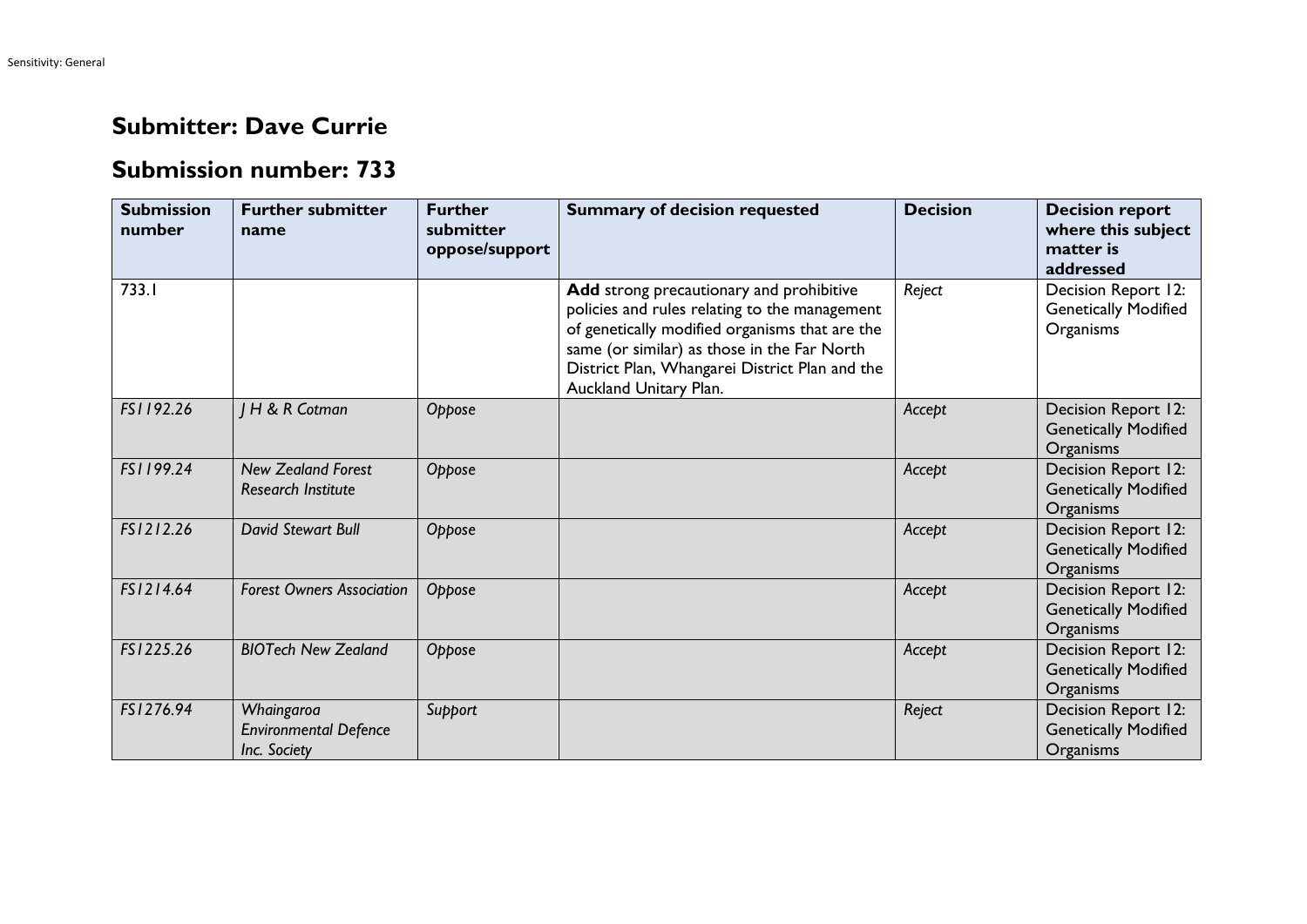| <b>Submission</b><br>number | <b>Further submitter</b><br>name                       | <b>Further</b><br>submitter<br>oppose/support | <b>Summary of decision requested</b>                                                                                                                                                                            | <b>Decision</b> | <b>Decision report</b><br>where this subject<br>matter is<br>addressed |
|-----------------------------|--------------------------------------------------------|-----------------------------------------------|-----------------------------------------------------------------------------------------------------------------------------------------------------------------------------------------------------------------|-----------------|------------------------------------------------------------------------|
| FS1295.26                   | Life Sciences Network<br>Incorporated                  | Oppose                                        |                                                                                                                                                                                                                 | Accept          | Decision Report 12:<br><b>Genetically Modified</b><br>Organisms        |
| FS1320.26                   | Livestock Improvement<br>Corporation                   | Oppose                                        |                                                                                                                                                                                                                 | Accept          | Decision Report 12:<br><b>Genetically Modified</b><br>Organisms        |
| FS1343.28                   | <b>Bruce Cameron</b>                                   | Oppose                                        |                                                                                                                                                                                                                 | Accept          | Decision Report 12:<br><b>Genetically Modified</b><br>Organisms        |
| FS1342.284                  | <b>Federated Farmers</b>                               | Oppose                                        |                                                                                                                                                                                                                 | Accept          | Decision Report 12:<br><b>Genetically Modified</b><br>Organisms        |
| 733.2                       |                                                        |                                               | Add a resource management framework for<br>the management of genetically modified<br>organisms that is region specific, taking into<br>account environmental, economic and social<br>well-being considerations. | Reject          | Decision Report 12:<br><b>Genetically Modified</b><br>Organisms        |
| FS1192.27                   | <b>IH &amp; R Cotman</b>                               | Oppose                                        |                                                                                                                                                                                                                 | Accept          | Decision Report 12:<br><b>Genetically Modified</b><br>Organisms        |
| FS1199.25                   | <b>New Zealand Forest</b><br><b>Research Institute</b> | Oppose                                        |                                                                                                                                                                                                                 | Accept          | Decision Report 12:<br><b>Genetically Modified</b><br>Organisms        |
| FS1212.27                   | <b>David Stewart Bull</b>                              | Oppose                                        |                                                                                                                                                                                                                 | Accept          | Decision Report 12:<br><b>Genetically Modified</b><br>Organisms        |
| FSI2I4.26                   | <b>Forest Owners Association</b>                       | Oppose                                        |                                                                                                                                                                                                                 | Accept          | Decision Report 12:<br><b>Genetically Modified</b><br>Organisms        |